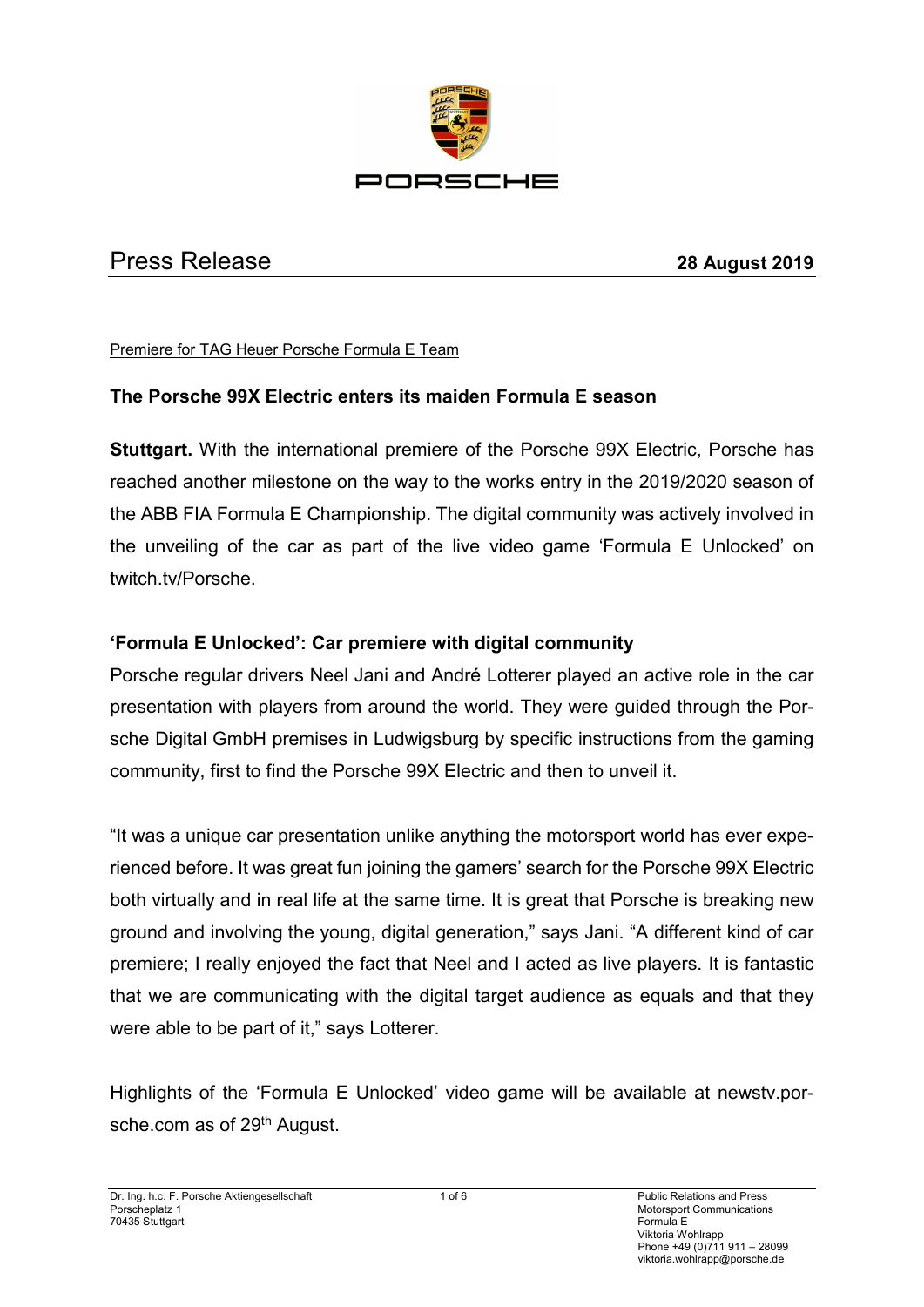# **TAG Heuer Porsche Formula E Team taking shape**

The TAG Heuer Porsche Formula E Team welcomes another member from the Porsche family. Pascal Zurlinden, Director GT Factory Motorsport since 2018, will take on a key role in Formula E in addition to his role in GT works racing as Director Factory Motorsport. The Frenchman has been working for Porsche at the Weissach development centre since 2014, initially on the LMP1 project, and in the GT sector since 2017.

"I'm looking forward to also being part of the TAG Heuer Porsche Formula E Team from now on and supporting my colleagues with my experience. The Formula E concept is very interesting and is different from traditional motorsport series, a new and exciting task that I am really looking forward to. Of course, it is also great to see so many familiar faces from my time in LMP1 and to be working with the team again," says Pascal Zurlinden.

# **Keeping the Porsche 99X Electric in the family**

"Today is an important day. With the premiere of the Porsche 99X Electric, we are taking a big step towards the Porsche works entry in Formula E. I am really proud of our team, which has shown a high level of commitment to the Formula E project. Now I am looking forward to seeing the Porsche 99X Electric on the racetrack," said Fritz Enzinger, Vice President Porsche Motorsport and Group Motorsport Volkswagen AG.

"Today sees the Porsche 99X Electric join the list of historic Porsche motorsport cars," says Pascal Zurlinden, Director Factory Motorsport. "The naming and the design give the car its initial character and bring it to life. It is a special day for everyone who has put a lot of work into the Porsche Formula E project in recent months."

In terms of the design, the traditional Porsche motorsport colours were chosen for the Formula E racing car. From a bird's-eye perspective, the Porsche emblem is clearly visible around the Halo system. As usual, the naming format is three digits which represent Porsche racing cars and two-door sports cars. The highest number, nine, was used twice, to re-emphasise the importance of the Formula E project for Porsche, while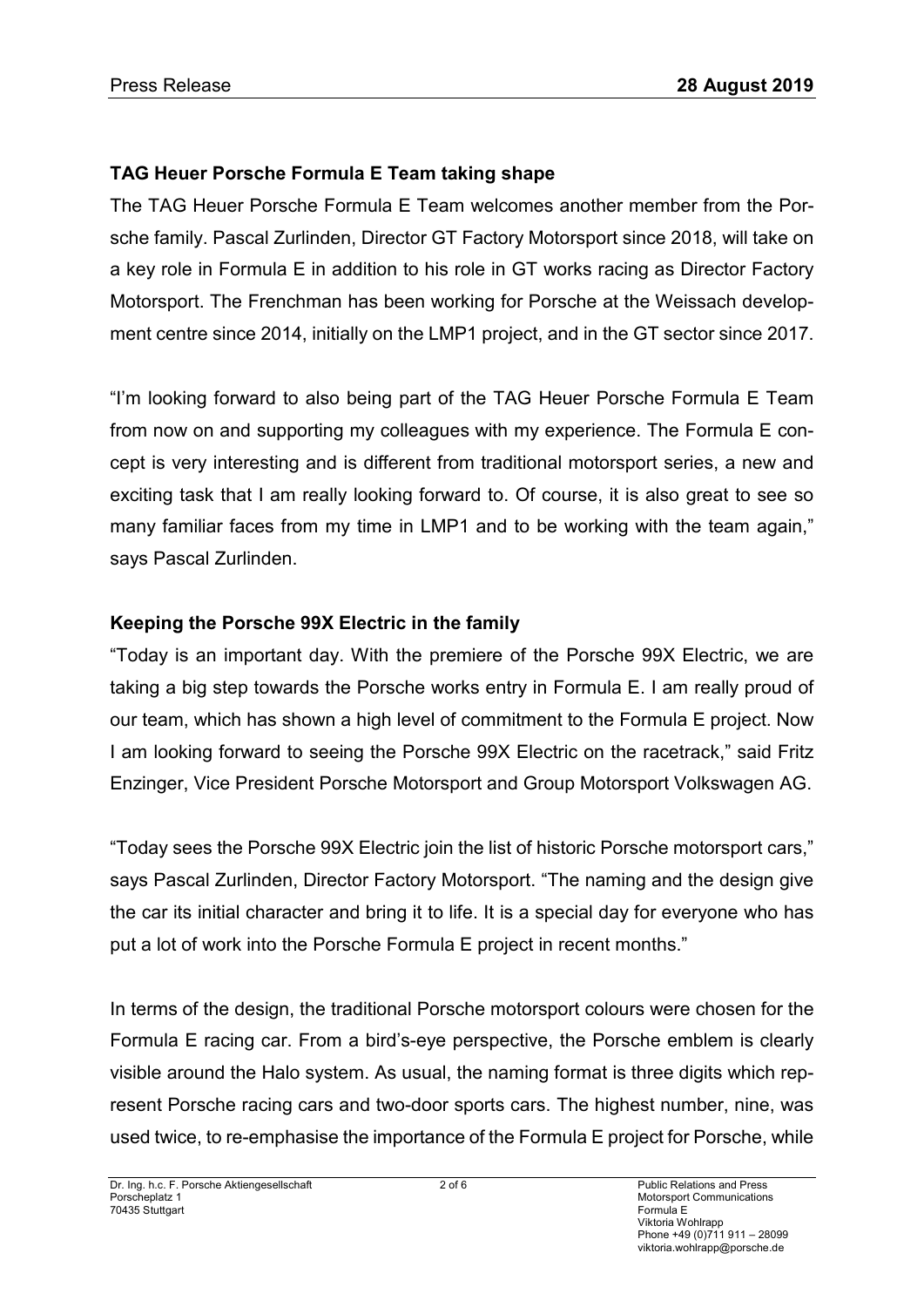the X stands for the forward-looking approach and prototype racing. The Porsche 99X Electric also serves as a development platform for future fully electric production models.

### **Decisive factor: 'Porsche E-Performance Powertrain'**

The development of the Porsche powertrain, the 'Porsche E-Performance Powertrain', has played a central role from the start. The Formula E regulations stipulate a standardised chassis and a standard battery, while the drive technologies are developed by the manufacturers. The engineers were able to make use of their LMP1 experience when developing the Porsche Formula E powertrain. With the hybrid technology, the foundations were laid for electric mobility.

"In hindsight, we laid the foundations for Porsche's future involvement in Formula E during the LMP1 project. We used the insights gained during that time in the development of the Porsche Formula E powertrain. We focussed on building a highly effective powertrain with the highest level of efficiency," says Malte Huneke, Technical Project Leader Formula E. The 800-volt technology used in Formula E is also used in the series production of the fully electric Porsche sports car, the Taycan. In addition, energy management and efficiency are the keys to success in both Formula E and series production. This is where the permanent synchronous motor comes into play which has an important role in optimising the drive concept.

"In recent months, we have been able to sound out the reliability of the Porsche Formula E powertrain on the racetrack and on the test bench. We are very pleased and are optimistic going into the final preparations for the first race," says Huneke. "In the coming weeks, we will focus on the performance of the Porsche 99X Electric. This is the next step on the road to the Porsche works entry in Formula E," says Amiel Lindesay, who is from now on Head of Operations Formula E. The TAG Heuer Porsche Formula E Team will make its first official appearance in mid-October 2019 at the Formula E test at Valencia (Spain). "Both Porsche 99X Electric will take to the racetrack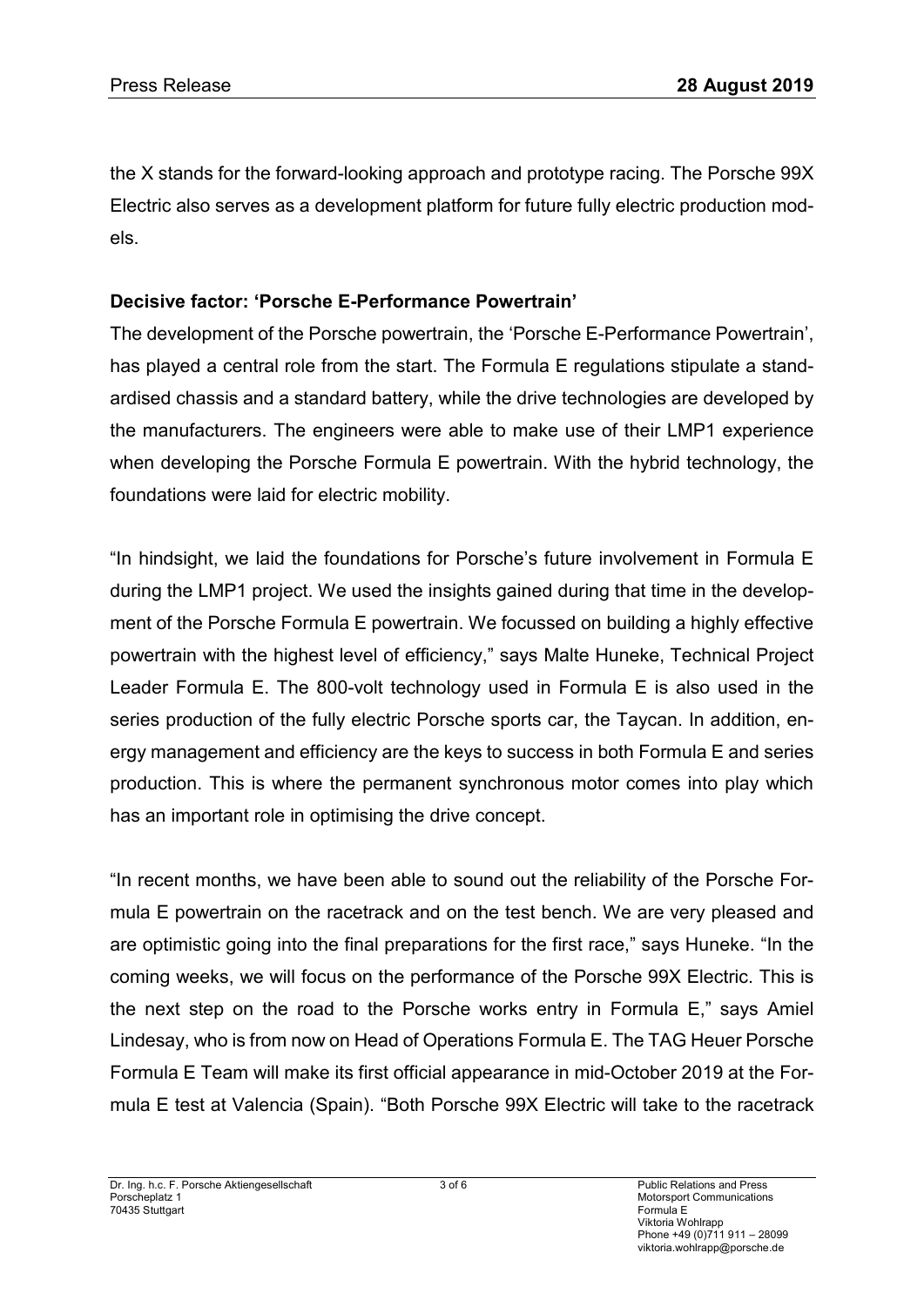there for the first time, with Neel Jani and André Lotterer in the cockpit. From an operational perspective, it will be an exciting assignment for everyone involved. A good test before we contest our first Formula E race in November," says Lindesay.

# **TAG Heuer as Title and Timing Partner**

TAG Heuer, the Swiss manufacturer of luxury watches, is the Title and Timing Partner of the Porsche Formula E Team, which will contest Season 6 of the ABB FIA Formula E Championship under the name 'TAG Heuer Porsche Formula E Team'. Porsche and TAG Heuer look back on successful collaboration in motorsport. With the partnership, both corporations are breaking new ground in the world's first electric race series.

"TAG Heuer has been firmly established in motorsport for many years and has already celebrated many successes with Porsche. We are really looking forward to welcoming TAG Heuer as our partner once again. In the ABB FIA Formula E Championship, we will now build on previous successes in a highly innovative environment and write the next chapter in motorsport history," says Carlo Wiggers, Director Team Management & Business Relations Porsche Motorsport.

# **New and old partners for Formula E entry**

The TAG Heuer Porsche Formula E Team will contest its first season in the 2019/2020 ABB FIA Formula E Championship with a total of 12 partners. "We are very proud of having many long-standing partners now on board the Formula E project. They are special partnerships that have grown over the years which is why we are even more delighted that many of them are joining us in Formula E. And we welcome our new partners. We are really looking forward to our future collaboration," emphasises Wiggers.

By entering Formula E, Porsche is also breaking new ground from a commercial perspective. This environment addresses a young, different-minded and digitally-oriented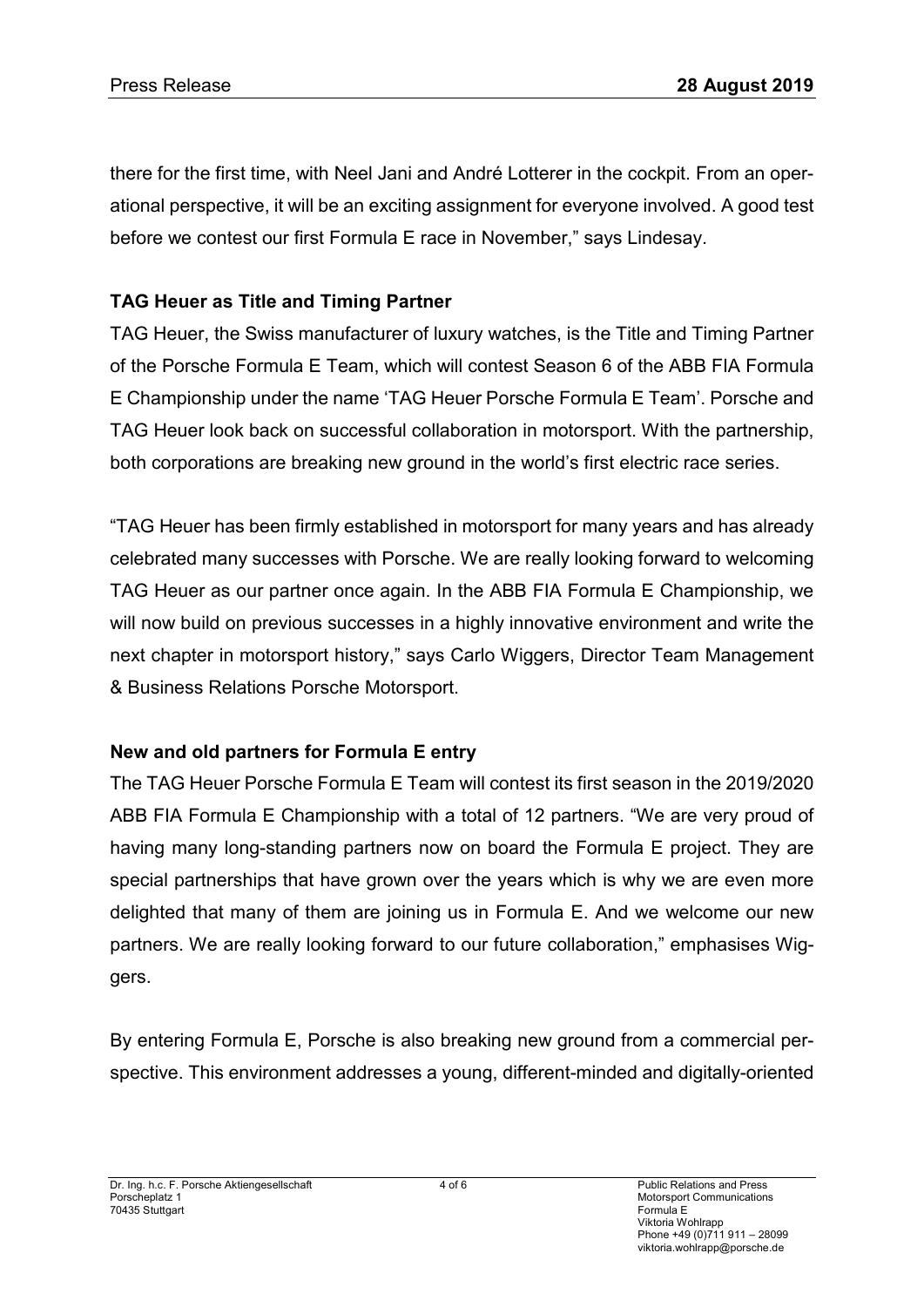target audience. "This sphere allows us to explore what customers expect from vehicles and mobility in general both now and in the future, also in terms of innovative products and services," says Wiggers.

Alongside TAG Heuer, simulation software specialists ANSYS is a new corporation active internationally joining Formula E as official Technology Partner. Vodafone is also on board as Communication Partner, which sees it expand its partnership with Porsche. ExxonMobil is providing support with its Mobil brand as Technology Partner with newly developed fluids for electric drive and is closely involved in the development of the Porsche 99X Electric. The renowned fashion house from Metzingen, Hugo Boss, as global clothing partner of Porsche Motorsport, will kit out the TAG Heuer Porsche Formula E Team and bring the partnership to a new level both on the racetrack and in the workshop.

Lighting manufacturer TRILUX is also continuing its partnership – as official Lighting Partner of the team – and, alongside the brewery C. & A. VELTINS, will also be involved in Formula E as a long-standing partner. As Technical Partner of the team for fire-resistant racing gear and for shoes and luggage, Porsche will be kitted out by Puma, the globally active sport-lifestyle corporation from Herzogenaurach, with relevant products.

Tyre manufacturer Michelin, as a long-standing Porsche Motorsport partner will also join the team in Formula E. Tool supplier Hazet, Hospitality Partner Red Bull and Helmet Partner Stilo will provide the necessary support for the team.

## **Porsche in Formula E**

After more than 30 years, Porsche returns to single-seater racing. Entering Formula E and the accompanying restructuring of the motorsport involvement can be derived from the 2025 Porsche strategy. In addition to traditional GT road-going sports cars, fully electric sports cars are also firmly anchored in the strategy. Both should be reflected